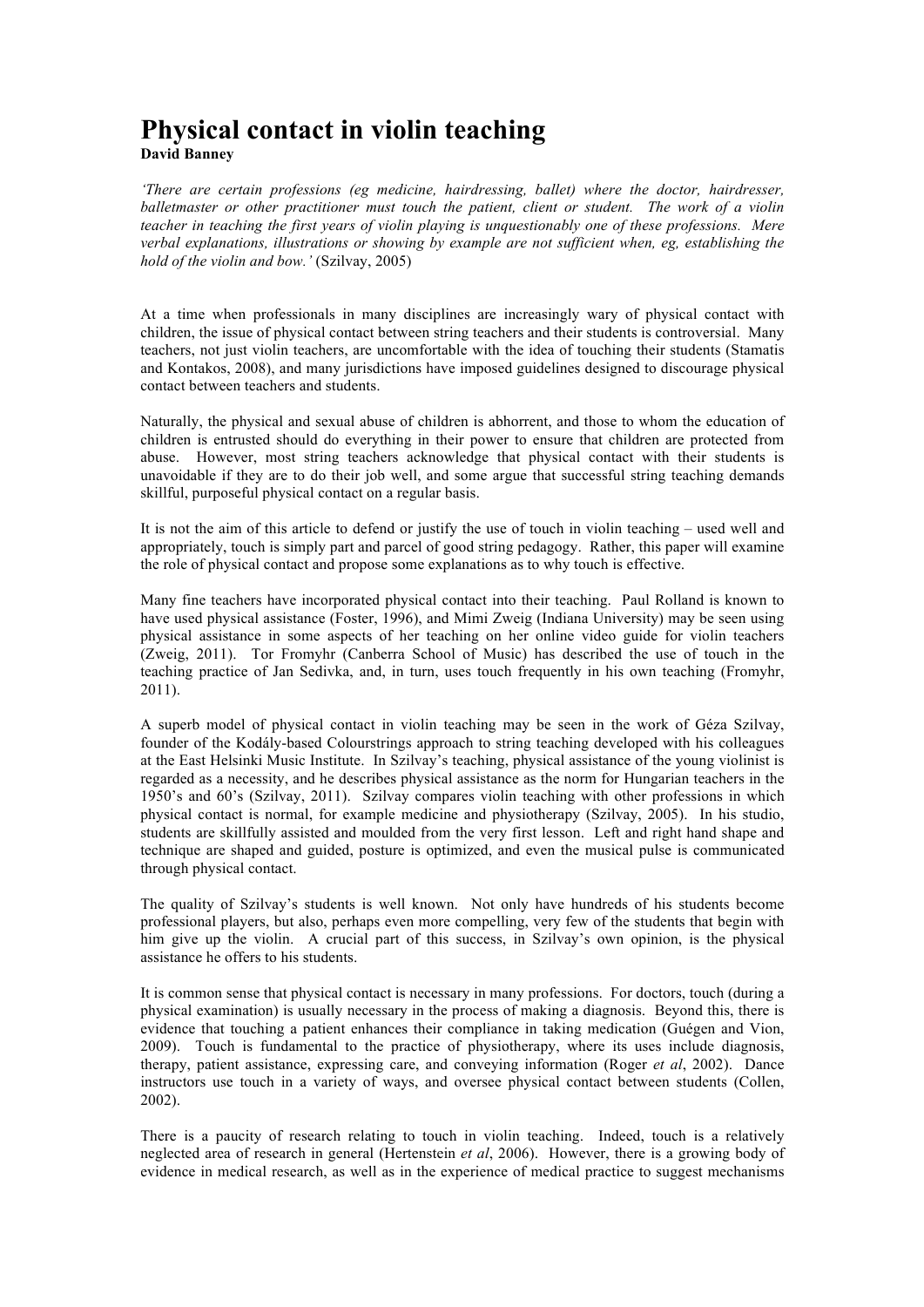behind the effectiveness of physical contact in violin teaching. Some of this evidence relates to the nature and consequences of touch, and to new insights into the neurology of learning. In practice, valuble experience may be found in the work of Paediatric Occupational Therapists, where touch is necessary to model, mould and modify motor activity.

This article offers a brief overview of violin technique in relation to the nervous system, before examining the role of touch in violin teaching.

## **A brief overview of the nervous system and the learning process.**

Understanding the mechanisms by which touch may be useful in violin teaching requires a basic understanding of the structure and function of the nervous system. Learning the violin is a complex and multifaceted task, involving many different neurological processes and many different parts of the nervous system. The *motor cortex*, comprising a major collection of nerve cells in the brain mantle, is responsible for conscious muscle activity. Messages initiated in the motor cortex reach muscles via several co-operating nerve pathways, causing them either to contract or to relax.<sup>1</sup> Muscles operate on joints, and it is the movement of joints that produces *function*. 2

The *sensory cortex* receives information from an enormous variety of nerves. Such information provides pleasure, warning and feedback, and includes information crucial to monitoring the success of motor tasks. Using violin playing as an example, the sensory cortex processes such information as sound, sight, muscle tension and pain. A vital aspect of this process is *joint position sense*, to be discussed in more detail below.

Memory and learning are intimately related. The process of *memory formation* is different for sensory information and motor activity. New sensory information is 'parked' in the *hippocampus*, however sensory memories (ie long-term memories) are ultimately stored in whichever part of the cortex initially received the information (eg memory for sound is stored in the auditory cortex, for sight in the visual cortex, etc). The strength of sensory memories may be enhanced by factors including frequent experience of a given stimulus, or the association of a stimulus with strong emotion. Of particular importance to this paper, it has been shown in infants that touch enhances the brain's capacity to lay down sensory memory (Rossi, 2002).

Motor memory works in a different way. Whereas memory for sensory information may be laid down as discrete units (eg the colour green, the precise location of pain etc), motor activity is stored as programmed *sequences* of movement. In developing such memories, a given movement is said to become *automatic*. Many repetitions of a given movement are required to establish *automaticity*. Motor memory is stored in a variety of locations, including the *cerebellum*, whose other functions include balance, and the refinement of motor activity from jerky to smooth movements.

The *corpus callosum* is a structure that lies centrally in the brain, running from the front to the back, and transmits information from one side of the brain to the other. Without the corpus callosum, the right hand 'knows not what the left hand is doing'.

*Joint position sense* is the subconscious knowledge of how our joints relate to each other in space. The importance of joint position sense may be appreciated by considering any motor activity performed with closed eyes. Clapping with closed eyes, for example, requires a subconscious knowledge of the spatial relationship of the upper limbs. This is even more important in new tasks – try closing your eyes, then touching your nose with your right index finger. For most people this is a novel task, and only possible with a sophisticated joint position sense.<sup>3</sup>

## **The brain as a map.**

The brain of a newborn is an extraordinary mixture of ability and incompetence. Newborn babies are neurologically ready to feed, cry, breathe and sleep, but not yet ready to speak, walk, or feed

 <sup>1</sup> Muscles act in groups, with *opposing* groups of muscles on *opposite* sides of most joints. Flexion (bending) of the elbow, for example, requires simultaneous *contraction* of muscles on the front of the arm (the *flexor muscles*) and *relaxation* of muscles on the back of the arm (the *extensor muscles*). 2 Each muscle is attached to the bones on each side of a given joint. A muscle that is detached from its so-called bony *insertion*

<sup>(</sup>eg through trauma or inappropriate use) will still contract, but cause no action on the joint.

 $3$  Joint position sense may be lost through disease or intoxication, and the finger nose test is used in some jurisdictions as a roadside assessment of driver intoxication.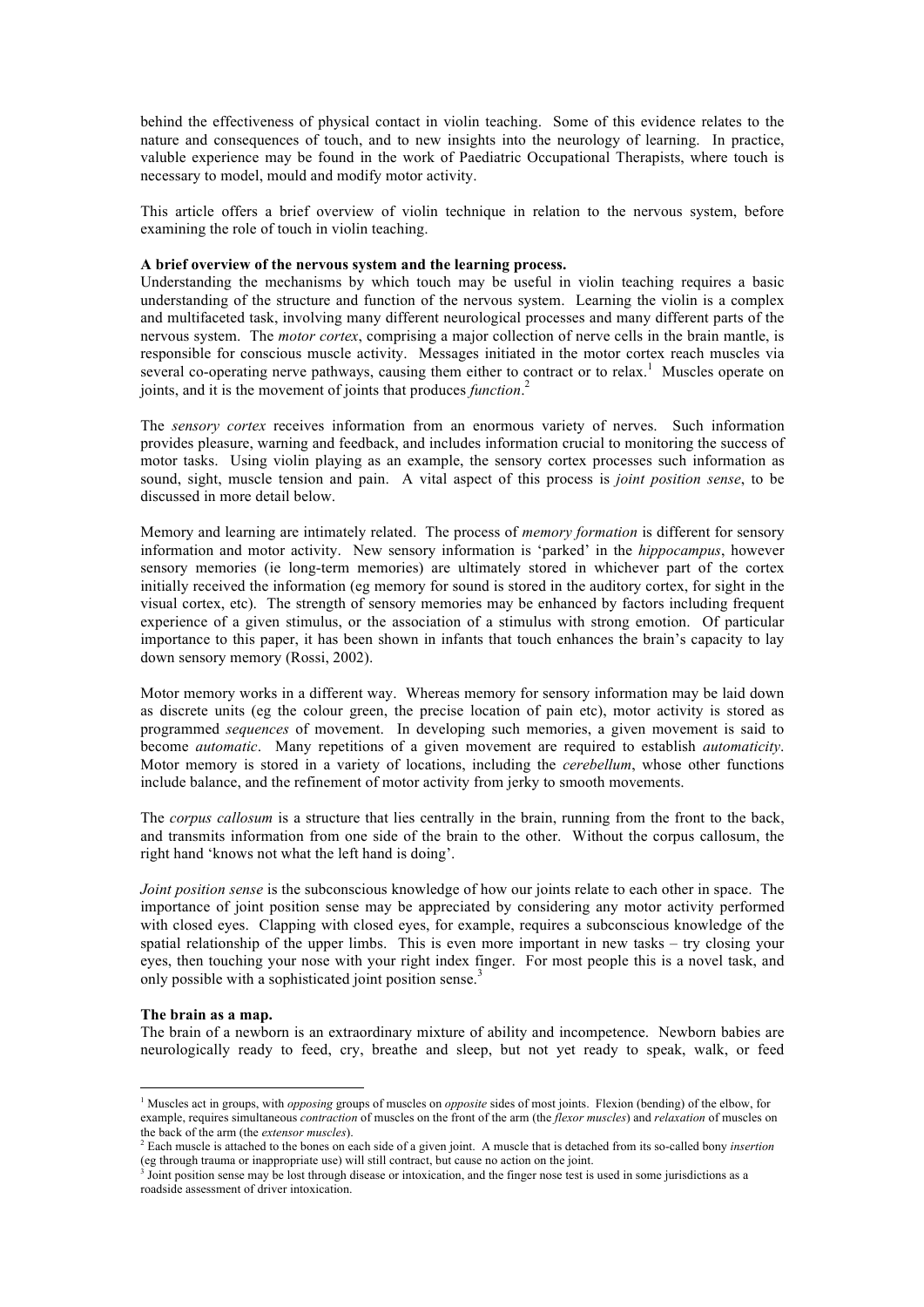themselves. These abilities develop over time, partly as a matter of course, but largely due to the development of a series of 'brain maps'. The brain's sensory map, for example, allows us to recognize the location of pain, while the visual map allows us to locate objects in space.

It is in the development of such maps that the 'incompetence' of the newborn proves to be not incompetence at all. Rather, the brain of a newborn is a blank canvas waiting to be encoded according our individual needs and experiences (Clandinin & Feldheim, 2009; Haupt & Huber, 2008; Leary & McLaughlin, 2005). Thus, for example, we create a map for pitch - initially a fuzzy map that distinguishes just 'high' sounds and 'low' sounds, but with appropriate experience a map that may ultimately identify tiny nuances in musical intonation. Similarly, we create a map of joint position. Early signs of this evolving joint position map include the ability to point at a face or an object. Later development allows us to walk and feed ourselves. Going beyond such biological imperatives, a much more sophisticated joint position map is required for tasks such as playing the violin.

## **The neurology of violin playing.**

Learning the violin involves many different neurological processes, but foremost amongst these various processes include:

- 1. the development of a highly sophisticated joint position sense;
- 2. the refinement and correlation of various sensory maps, particularly those relating to sound;
- 3. acquiring musical literacy relating its aural to its graphic form;
- 4. the automatisation of many and varied motor sequences.

Ultimately, all of these processes must work together in a myriad of ways, informing and responding to each other. To give just two examples, joint position sense and pitch perception co-operate to inform left hand function (joint position sense and sensory mapping), while the visual representation of rhythm becomes intimately associated with various automatised motor sequences of the bow arm (literacy and motor memory). In turn, all of these processes have a dynamic relationship with the emotional aspects of violin playing. An excellent reader identifies written music not just with pitch and rhythm, but also with emotion, and makes appropriate adjustments to sound, rhythm and vibrato even when playing *prima vista*.

The emotional aspects of violin playing are not limited to the individual's reaction to the music. Anxiety associated with performance pressure may interfere with other neurological processes, even if those processes are highly developed. Anxiety may influence the learning process (for better or for worse), as may positive emotions associated with encouragement, enjoyment, collegiality and success.

## **Physical contact in violin teaching.**

The teaching practice of Géza Szilvay provides an excellent model for the value of physical contact in teaching the violin. From the first lesson students are moulded more than instructed, ensuring that optimal posture and function are experienced right from the beginning.

Right arm technique will serve as an example – a well-known challenge for violin teachers, and one that has provoked a substantial volume of literature in journals, textbooks and curricula. Both Rolland and Suzuki tacitly acknowledged the difficulty of introducing the bow in their practice of modifying the beginner bow-hold (Sprunger, 2009).

Using *teacher-assisted bowing*, the learning process begins for the student with a *passive* experience of the bow stroke, as the teacher moulds the right hand and directs the stroke, simultaneously stabilizing the right elbow and shoulder if necessary. In time the student is encouraged to take more and more responsibility for bowing, until independent bowing is achieved. Even at this stage, physical assistance returns whenever significant errors creep into the bow stroke, and whenever a new bow technique is introduced. Similarly, when problematic passages for the *left hand* are encountered, assisted bowing is used to help the child through the problem. Figure 1 shows techniques for assisted bowing, using both the right hand and the left hand of the teacher. In each case the 'spare hand' is available to assist in other aspects of the child's technique.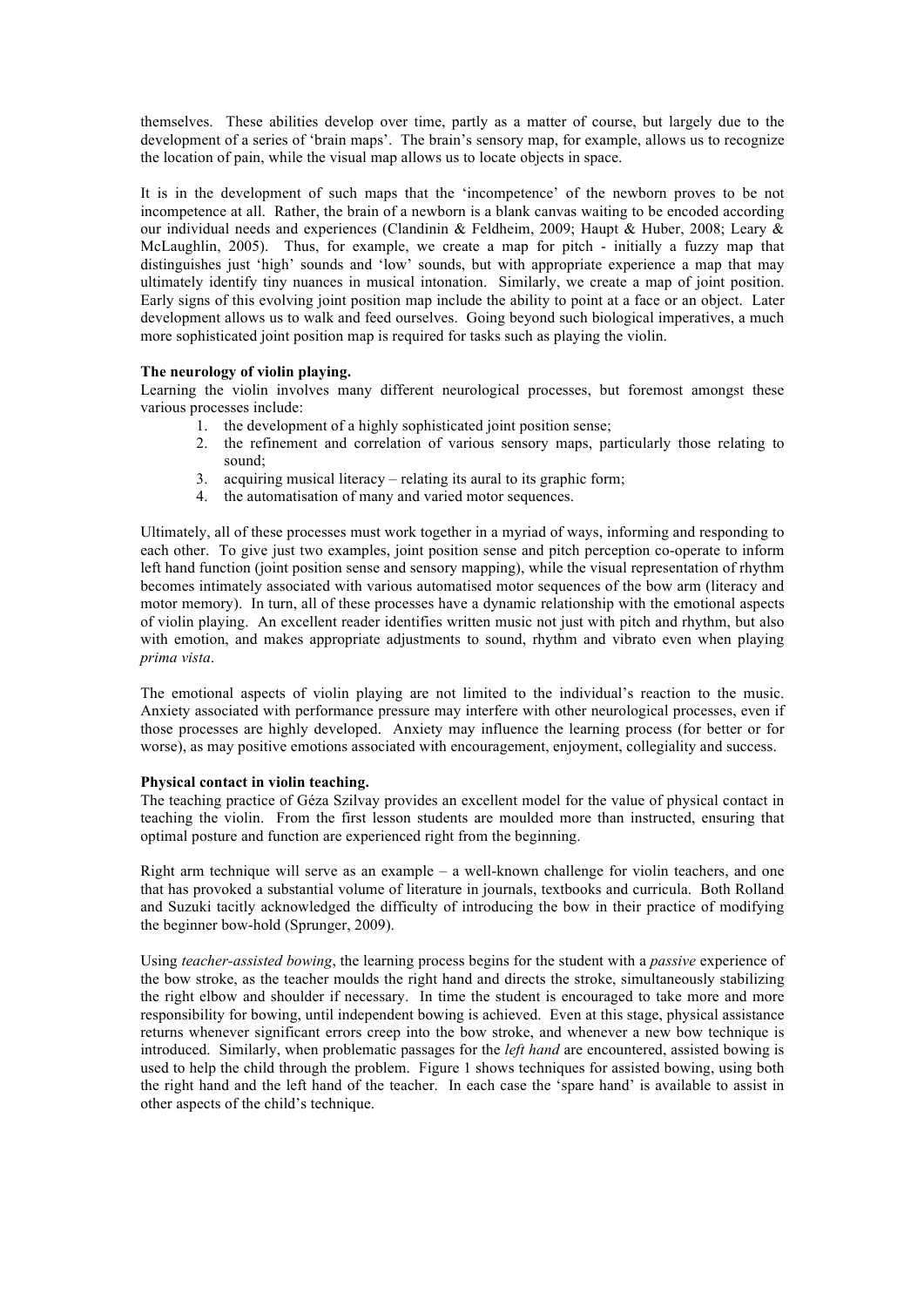

 **Figure 1 - Assisted bowing using both the right and left hand. In each case the 'spare hand' is available to assist another aspect of the child's technique.**

In light of the observations of the neurology of violin playing outlined above, a number of benefits may be observed. First, assisted bowing undoubtedly contributes to the evolving joint position map. The teacher's assistance establishes limits in the joint position map with respect to bowing. Optimal habits may be developed with respect to the relationship of the shoulder, the elbow, the wrist and the fingers.

Secondly, assisted bowing begins the long process of establishing the bow stroke as an automatic, subconscious motor process.<sup>4</sup> It is only when bowing has become a *subconscious* activity that it can be used effortlessly to serve the music.<sup>5</sup> Teacher-assisted bowing models not just contraction of appropriate muscle groups, but, perhaps even more importantly for the young violinist, relaxation of opposing muscle groups, thus minimizing tension from the beginning and avoiding the need for unwelcome remediation later on.

'Practice doesn't make perfect; practice makes permanent.' This advice, given by an Occupational Therapist, alludes to the fact that the motor cortex does not discriminate between good technique and bad. *Habits established on the violin are simply those motor sequences that have been practiced most often*. As the responsibility for the bow stroke is gradually passed from teacher to student, future bad habits can be minimized by ensuring that optimal technique is the norm.

Thirdly, assisted bowing provides the student with optimal sensory experiences in various aspects of violin playing. The arbiter of 'good and evil' in violin playing will ultimately be the ear, and with the teacher's assistance, students hear themselves producing good sound *on their own violin*. As the student takes more responsibility for the sound, connections are established between sound production, joint position sense and motor programming. By contrast, if left to themselves from the beginning, many students never establish such connections, not only producing an ugly, tense sound, but accepting such sounds as reasonable.

Fourthly, assisted bowing may be profoundly wedded to the acquisition of reading skills. By assisting the musical reproduction of what is on the printed page, the student 'hears what she sees and sees what she hears'. If this process is applied to a curriculum that has a suitably methodical and comprehensive sequence of notation, reading fluency develops, to a certain extent, by osmosis. Within the limits of the teacher's own interpretative abilities, subtleties of tempo, dynamics, rubato and expression are subconsciously (and later consciously) associated with reading, preparing the way for a future violinist who can play not just accurately, but expressively, when sight-reading.

 <sup>4</sup> Szilvay describes this stage of teaching as '*unconscious teaching*'; the activity is brought to a *conscious* level at a later stage when aspects of technique are explained in words. The process is completed when the technique becomes *subconscious*.

<sup>&</sup>lt;sup>5</sup> It will remain important that, when necessary, bowing technique can be brought back, by the student, to the conscious level.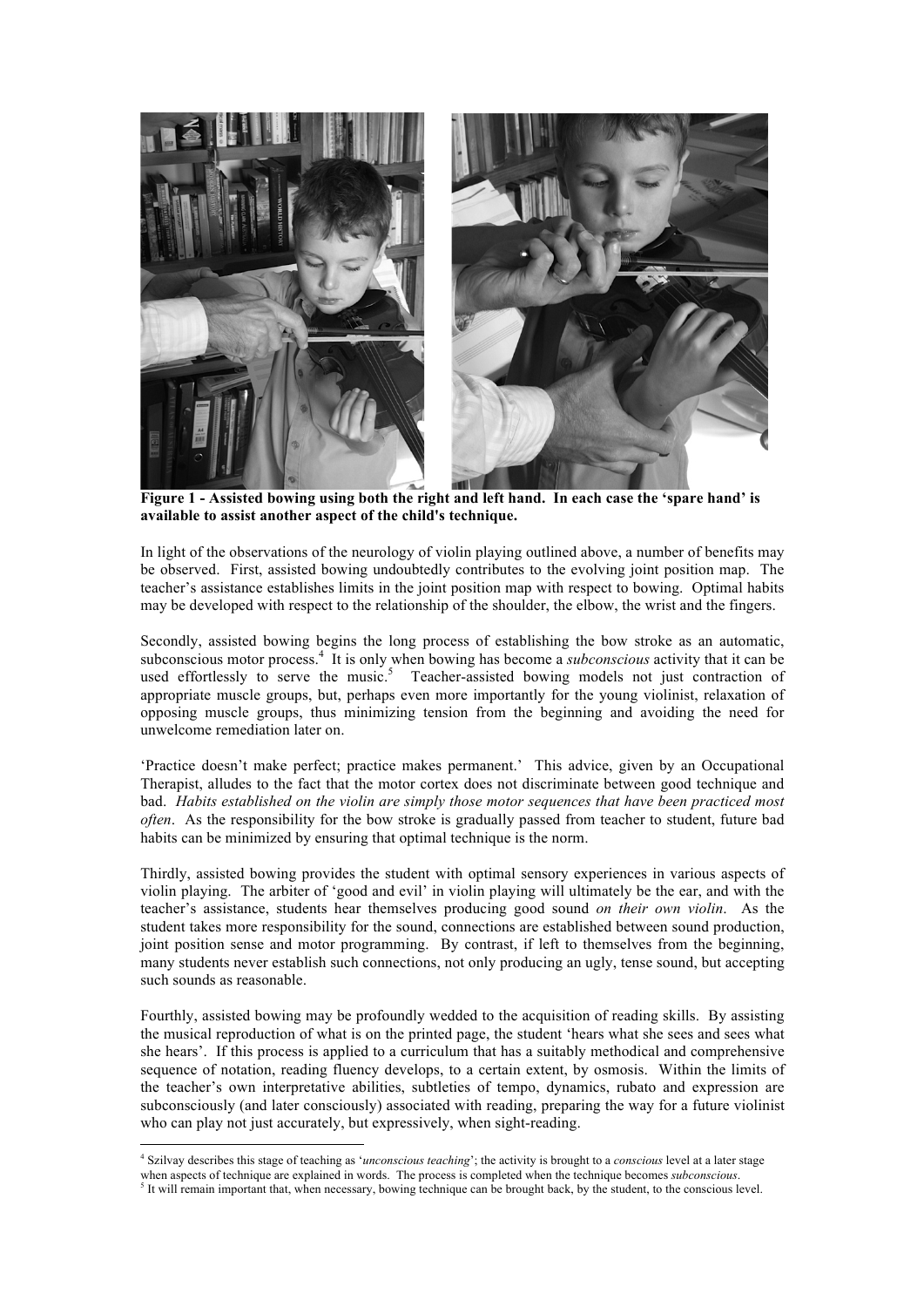Finally, the corpus callosum, connecting the right and left hemispheres of the brain, is of great importance in violin playing. However, in the beginner violinist, where tension is always a potential problem, the corpus callosum may be more hindrance than help, by transmitting unwanted muscle tension from one side of the body to the other. However, when the teacher assists the student, the corpus callosum becomes an ally, allowing assistance rendered to the right arm to be of service also to the left arm. For example, rhythmic accuracy created in the bow arm will assist the rhythmic accuracy of the left hand. Of special importance, *the release of tension in the bow arm* will allow the *left arm* to function with less tension.<sup>6</sup>

Space does not permit a similar analysis of teacher-assistance of the left arm; suffice to say that the function of the left arm and hand is equally enhanced by teacher assistance. Best of all, both right and left arms may be simultaneously assisted, contextualizing optimal function and posture of each side with respect to the other.

## **Feedback for the teacher.**

In addition to the assistance provided to the student, physical contact allows the teacher to identify points of tension that may not be obvious simply through observation. With practice, the teacher's ability to predict points of tension is greatly enhanced, and, by listening as well as feeling, the teacher's ability to 'hear' tension and to pinpoint its origin is developed.

### **Medical models for assisted motor activity.**

Of the many disciplines within the realm of medical science, the discipline perhaps most closely allied to the profession of violin teaching is Occupational Therapy.<sup>7</sup> Irrespective of the emotional and sensory aspects of violin playing, conveying the music to the audience is, finally, a motor activity. Like violin teachers, Occupational Therapists have specific motor activities as their goals. However, the techniques used by OT's are not limited to motor activities, but also involve the sensory cortex to a great extent.

#### *Some pertinent aspects of Occupational Therapy*

*Motor Learning Theory* is one of many important principles of Occupational Therapy. Over several decades an understanding of motor learning has evolved, and important principles of motor learning have been established. For the purpose of this paper, a useful aspect of this research is the sequence of stages of motor learning proposed by Fitts and Pusner (1967). Three stages are described – *cognitive*, *associative* and *autonomous*. In the *cognitive stage*, the individual begins the learning process. The individual may understand the aim (eg writing with a pencil), but may not know how to do it. In this stage, performance is highly prone to error, requiring a great deal of input from the therapist. Functional MRI scans (ie brain scans taken during the performance of a task) have shown that many areas of the brain are activated during this stage. During the *associative stage*, the performance is refined, fewer errors are made, and less guidance is required from the therapist. The aim during this stage is independence, and the therapist allows errors to be made, so that the individual can learn to recover from errors. (Learning from error is thought to be important in transferring skills to new contexts.) Finally, during the *autonomous phase*, the activity becomes *automatic*. Functional MRI scans have demonstrated that less brain activation is required once automaticity has been achieved (ie the brain now functions more efficiently with respect to the task), and 'proof' of automaticity is that the activity can be performed at the same time as another activity (eg walking and talking, singing and playing the piano) (Zwicker and Harris, 2009). Achieving automaticity may be regarded as akin to writing a computer program – the programmed brain has the ability to produce the activity at will (though, like any computer program, there is still the possibility of malfunctions for various reasons).

Touch is an integral part of OT practice. Touch is used to stabilize posture, and to mould, model and modify motor activity. In the OT literature, touch often comes under the umbrella description of *extrinsic feedback*. While the notion of touch as feedback would imply that touch is used to *correct*

<sup>&</sup>lt;sup>6</sup> The most burdensome left arm tension is caused by contraction of flexor rather than extensor muscles, and the flexor muscles dominate left arm function on the violin. In contrast to the left arm, the function of the right arm alternates between flexor contraction of the elbow and wrist (up bow), and extensor contraction (down bow). It is perhaps for this reason and the role of the corpus callosum that left hand tension is often more noticeable during the up bow than during the down bow.

<sup>7</sup> Physiotherapists also rely heavily on physical contact. While there is much overlap between the work of physiotherapists and occupational therapists, physiotherapists are principally concerned with improving *movement*, while occupational therapists are concerned with the improvement of *activity* (ie function). In this respect, occupational therapy comes closer to violin teaching than does physiotherapy.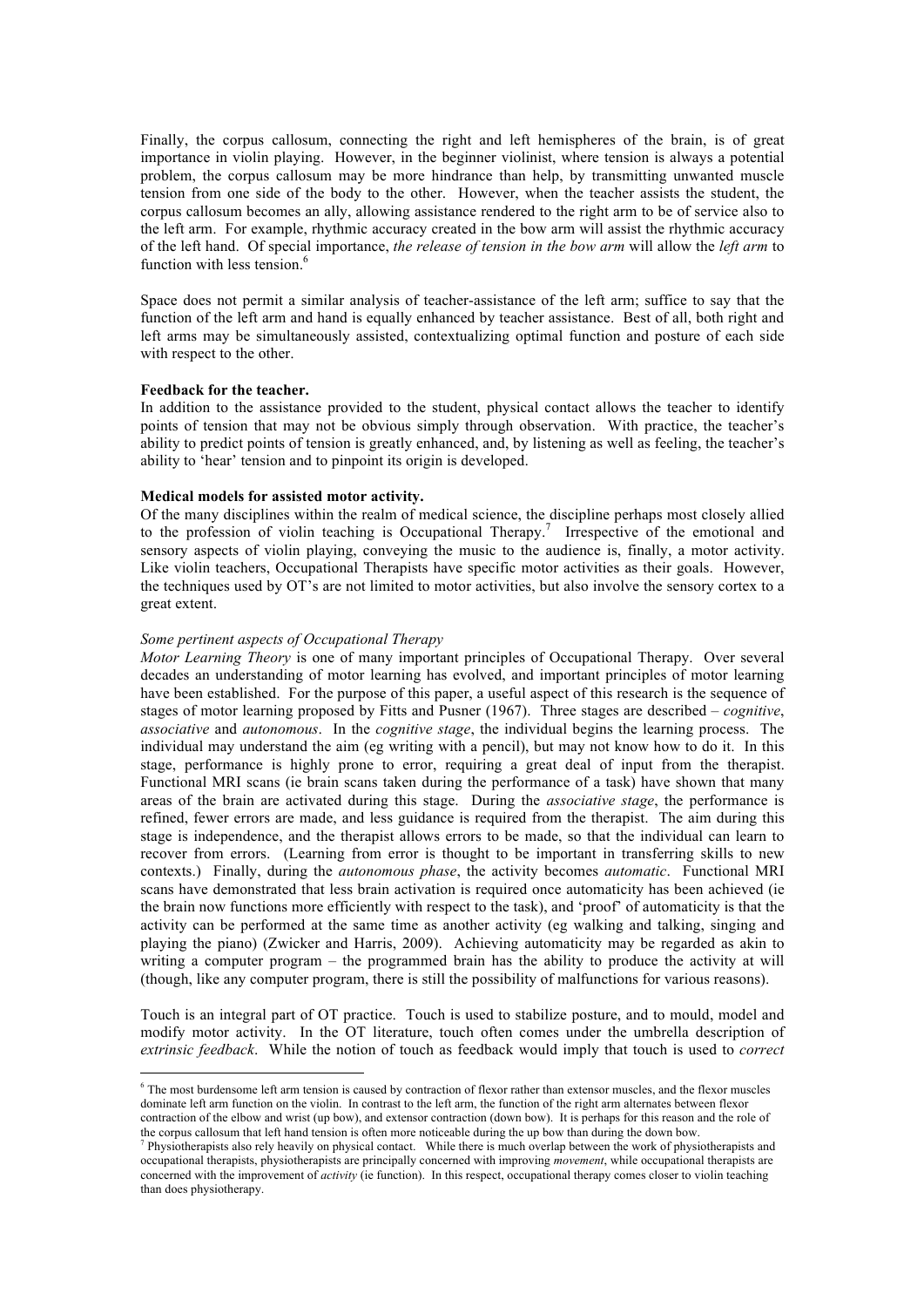during practice rather than to mould the initial attempts at a new motor activity, in reality therapists use touch from the start when a new motor activity is being learned. Informally known as 'hand-overhand' therapy, such physical contact is particularly useful in paediatric practice.

An important debate in the OT literature regards the value of error-free practice in developing motor skills. Recent research seems to point to the need for a balance between error-free practice and trialand-error practice (Zwicker and Harris, 2009).

The OT literature highlights some of the advantages and disadvantages of touch in relationship to acquiring motor skills. So-called *neurodevelopmental therapy*, an especially hands-on approach to paediatric OT, has been criticized for its difficulty of delivery, the time demands it places on OT's, and its demands on the health budget (Brown and Burns, 2001). These criticisms, however, say nothing against its effectiveness, particularly in the paediatric setting, and are criticisms familiar to violin teachers attempting to set up effective programs where, for example, expensive one-to-one teaching should take precedence over less costly group teaching.

## *Implications for violin teaching*

Experience suggests that touch in the process of teaching a young violinist follows its own sequence. In Szilvay's teaching practice, physical assistance initiates the process of motor learning for most aspects of technique. Szilvay stresses that, for any given skill, this stage *precedes* the cognitive stage, describing the initial teacher assistance as *subconscious* learning. By the time the cognitive stage is reached ('bringing the activity to the conscious level' (Szilvay, 2010)), the student has repeatedly experienced the activity passively and performed the activity with the teacher's assistance. Thus, the cognitive stage does not introduce a completely new concept, but begins with an explanation to the student of an activity that has been experienced and performed many times. An example of this may be found in Colourstrings, Book A, when bow technique is brought to the conscious level for the first time. By this time, the child has already experienced teacher-assisted bowing for a number of lessons.

The therapist's associative stage corresponds to the transfer of responsibility from violin teacher to student. Physical assistance continues to play a role in refining and correcting, though the student is now expected to perform the task independently. During this stage the role of physical assistance as *extrinsic feedback* becomes clear. At this point, teacher assistance alternates with an *expectation* of independence, and abundant opportunity is given to practice error correction.

In light of the debate over the value of errorless vs trial-and-error practice, it may seem at first glance that physical assistance in violin teaching has errorless practice as its aim. Perhaps a key to the success of Géza Szilvay's teaching is a fine balance between error-free learning (eg assisted bowing) and opportunities to practice recovering from error. Examples of the latter include Szilvay's early shifting exercises, where students must search with the left hand to play harmonics accurately – the searching is as important as the finding, as it prepares the hand for the horizontal movements on the finger board that will later be necessary for correcting intonation. A further example is the transposition of simple melodies to exploit various finger patterns. While Szilvay provides any necessary postural assistance of the left wrist, hand and elbow, and assists the bow arm if needs be, he often pointedly avoids directing the left hand *fingers* to their correct positions, so that the student must make their own adjustments and build connections between pitch discrimination and left hand shape.

#### **Touch and neurogenesis**

The arguments proposed thus far in support of touch have related specifically to *purposeful* touch – touch designed directly to assist violin playing. However, beyond this, there is evidence that touch *per se* enhances learning in infants, suggesting the possibility that the same may be true later in life.

Over thirty years ago a story appeared in the Reader's Digest of twins born prematurely. One of the twins was healthy, while the second twin had many heath problems, including respiratory and cardiac difficulties. It was decided after some time to place the twins in the same crib. Unexpectedly, the healthy twin threw an arm out over the weaker twin, embracing her sibling. Quite rapidly the heart rate, blood pressure and respiration of the weaker twin improved. The weaker twin gradually developed good health, and both were subsequently discharged from hospital as healthy babies (Rossi, 2002).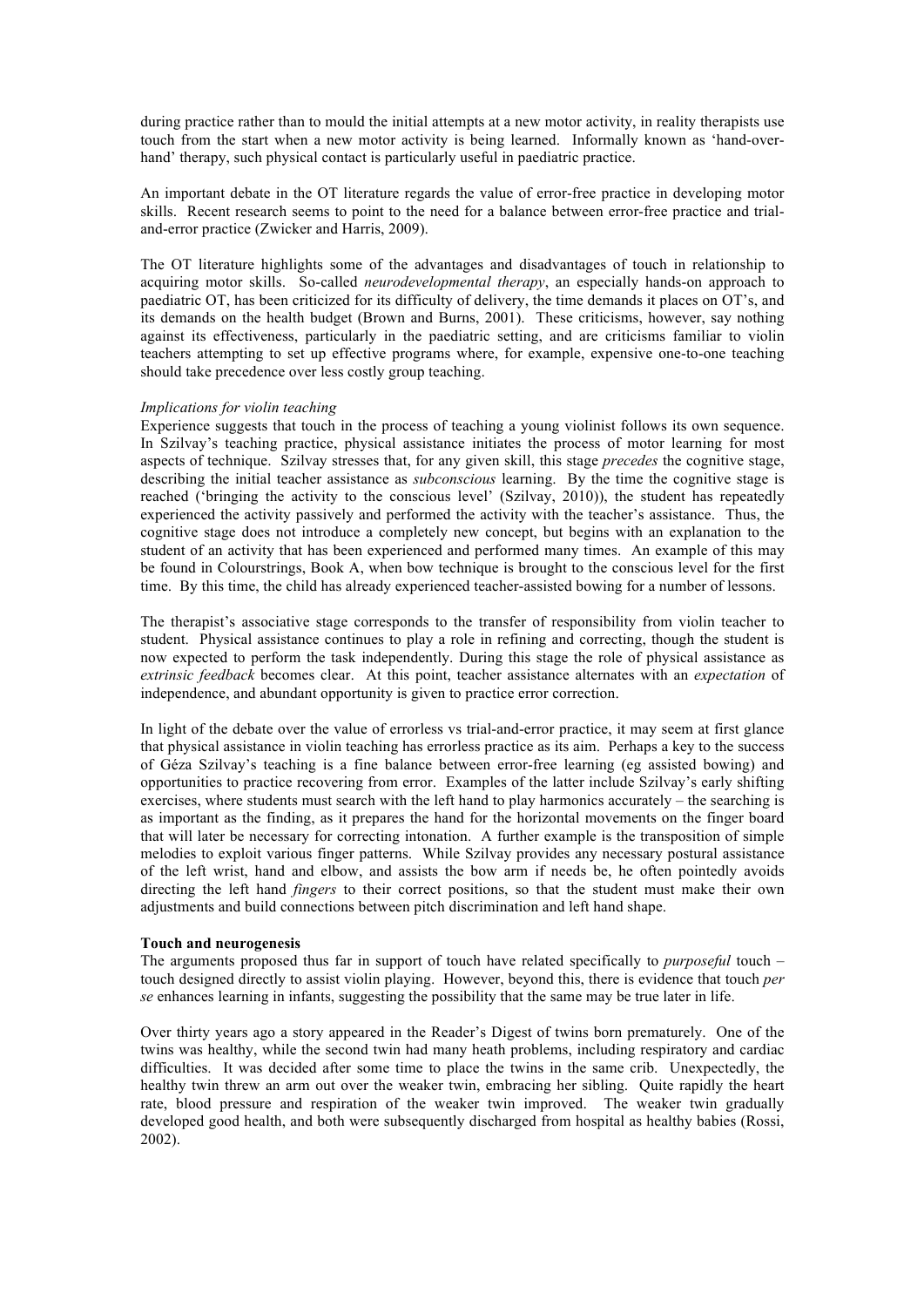While one must be cautious about reading too much into one-off reports such as this, many similar experiences have led clinicians and researchers to take a closer look at the role of touch in human health and behaviour. There is now abundant evidence that touch in infancy has a plethora of positive effects on development and psychological well-being. In older children it has been found that so-called 'therapeutic touch' reduces stress in oncology patients (Kemper *et al*, 2009) and improves the conscious state of children in a coma (Karma and Rawat, 2006).

In a summary of current understanding of sensory learning and memory, Ernest Rossi identifies learning with *neurogenesis* – the formation of new neurones and new *synapses* (connections) between neurones. In infancy, a profound relationship between touch and neurogenesis has been shown - the withdrawal of touch has been shown to be associated with a range of devastating sequelae, including depression, failure to gain weight, and the *inhibition* of neurogenesis. These effects are quickly reversed when touch is reintroduced (Rossi, 2002).

Such research is difficult to reproduce in older children – it is acceptable to perform blood tests in babies in the intensive care nursery whose blood is already being frequently tested anyway, but it harder to convince healthy seven year-olds to have a needle for the sake of medical knowledge! While it is reasonable to suggest that such a profound neurological response to touch is most important in infancy and may attenuate over subsequent years, there is no reason to believe that it is ever lost completely.

Without for a minute suggesting that teachers should touch their students for the sake of touching, perhaps touch itself, providing that it is welcome, appropriate, and not unpleasant, is beneficial to the learning process. This is clearly true for infants, and further research is necessary to elucidate the situation in primary school children – the commonest age group for beginner violinists.

## **A challenge for teachers.**

A legitimate concern of violin teachers and teacher trainees is the technical difficulty of using touch in a purposeful way. It is true that such an approach will only be as good as the teacher's own technique – the teacher will transmit their *own* sound to the child, whether good or otherwise. Those who observe Géza Szilvay are often struck and a little overwhelmed by what could be described as 'virtuoso' teaching – his facility in assisting students is extremely sophisticated.

However, these skills can be readily learned, and with practice, become a normal part of the teaching process. Peer-peer teaching in pedagogy courses offers an excellent chance to learn such skills. In teaching teachers to use these methods, physical contact is again useful – the lecturer may assist the trainee as the trainee assists the 'student'. Perhaps this could be described as 'hand over hand over hand' lecturing. Similarly, motivated parents of young students may be taught these techniques, enabling the parents to provide valuable assistance at home.

The value of acquiring such skills is not limited to students – colleagues and trainees who have been taught and use such skills frequently describe an improvement in their *own* playing.

## **Conclusion.**

Playing the violin requires the acquisition and integration of a wide range of skills. Extrapolating from principles and practice in neuroscience and Occupational Therapy, physical assistance facilitates simultaneous acquisition of skills, and allows the student to experience and develop optimal violin technique from the start. There is great scope for future research in this area – the neurology of violin playing remains largely unexplored in formal literature, leaving violin teachers to rely on anecdotal evidence for the value of most aspects of their work, including the use of physical contact. (Touch, in general, is relatively poorly researched and understood.) In the future, more detailed analysis of the practice of teachers such as Géza Szilvay may offer valuable insight into the best techniques for the physical assistance of our students. The inclusion of teacher-assisted playing in undergraduate and postgraduate violin pedagogy courses will improve the skills and allay the fears of young teachers, whose use of touch will benefit students, as well as develop their own understanding of the process of playing the violin.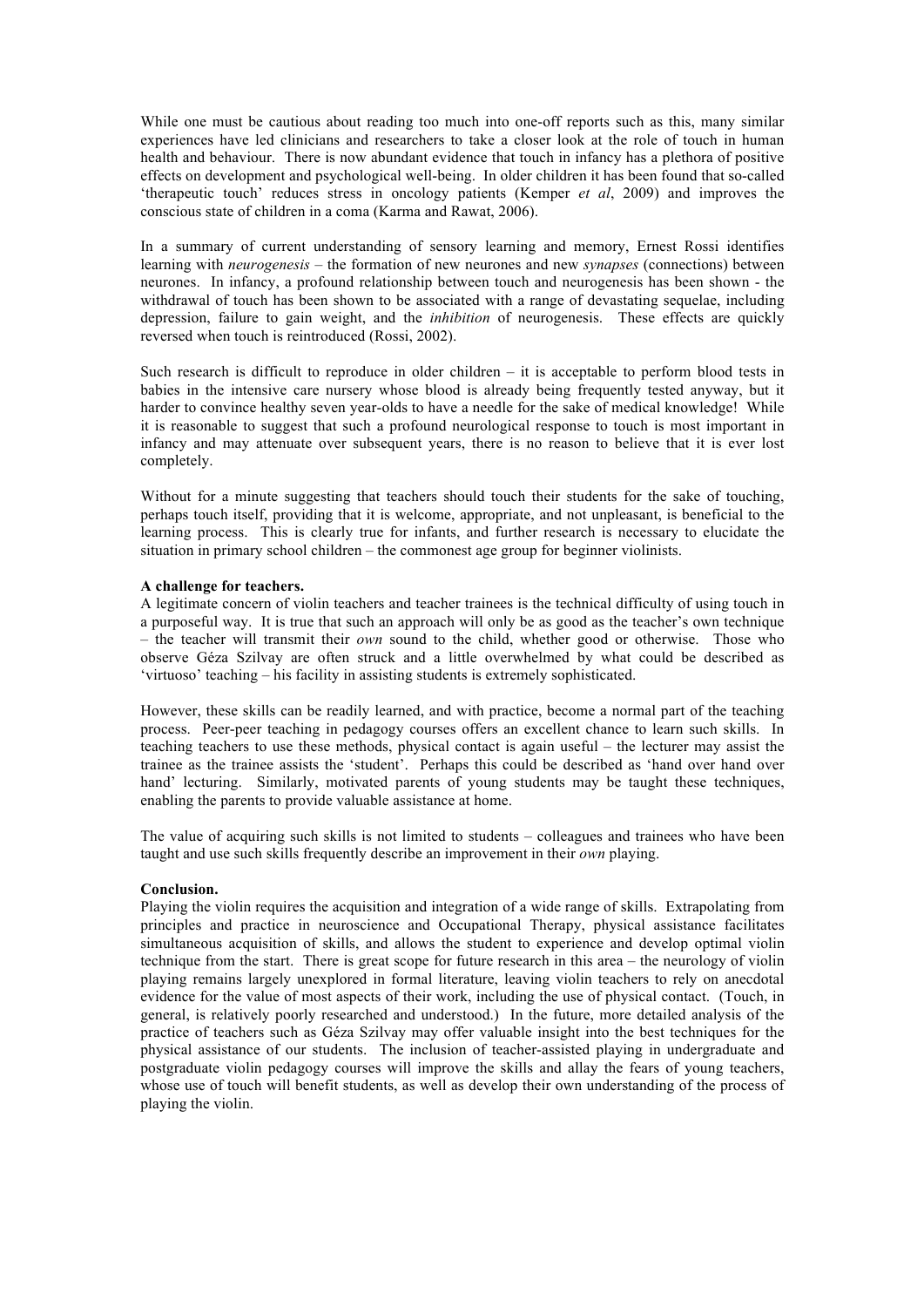## **Acknowledgments**

I am indebted to two individuals whose skills and knowledge have greatly assisted in the preparation of this paper:

#### *Dr Robert Smith*

Paediatric Neurologist, John Hunter Children's Hospital Senior Lecturer, Newcastle University Faculty of Health Newcastle, Australia;

### *Rachael Fallon*

Paediatric Occupational Therapist, John Hunter Children's Hospital, Newcastle, Australia.

## **About the author**

David Banney is an Australian string teacher, conductor and composer. As a teacher, David founded the Newcastle String Academy in 2007, and is on the staff of the University of Newcastle. David lectures in Violin Pedagogy for the Australian Kodály Certificate and has given a number of conference papers and other workshops on teaching using the Colourstrings curriculum. A past winner of the Australian Young Conductor of the Year Award, David has conducted many of Australia's leading orchestras. David is the Artistic Director of the Christ Church Camerata, a chamber orchestra based at Newcastle's Christ Church Cathedral. His compositions include choral, orchestral and chamber music, and many pieces for young performers. David is the Vice President of the Kodály Music Education Institute of Australia. David also holds a medical degree from the University of Queensland.

## **References**

Brown GT, Burns SA. The efficacy of neurodevelopmental treatment in paediatrics: a systematic review. *British Journal of Occupational Therapy*. 64(5):235-244.

Clandinin TR, Feldheim DA (2009). Making a visual map: mechanisms and molecules. *Current Opinion in Neurobiology*. 19(2):174-80.

Collen RL (2002). *Handle with care: a pedagogical theory of touch in teaching dance technique based on four case studies.* Kinesiolgy Publications, University of Oregon.

Fitts PM, Pusner MI (1967). *Learning and skilled performance in human performance*. Brooks and Cole Press, Belmont (California).

Guégen N, Vion M (2009). The effect of a practitioner's touch on a patient's medication compliance. *Psychology, Health and Medicine*. 14(6):689-94.

Foster D (1996). Memories of Paul Rolland: The Man and His Teaching. *American String Teacher.* 46(3):45-48

Fromyhr T (2011). Private correspondence

Haupt C, Huber AB (2008). How axons see their way – axonal guidance in the visual system. *Frontiers in Bioscience*. 13:3136-39.

Hertenstein MJ, Verkamp JM, Kerestes AM, Holmes RM (2006). The communicative functions of touch in humans, nonhuman primates, and rats: a review and synthesis of the empirical research*. Genetic, Social, & General Psychology Monographs*. 132(1):5-94.

Kemper KJ, Fletcher NB, Hamilton CA McLean TW (2009). Impact of healing touch on pediatric oncology outpatients: pilot study*. Journal Of The Society For Integrative Oncology*. 7(1):12-8.

Karma D, Rawat AK (2006). Effect of stimulation in coma. *Indian Pediatrics*. 43(10):856-60.

O'Leary DD, McLaughin T (2005). Mechanisms of retinotopic map development: Ephs, ephrins and spontaneous correlated retinal activity. *Progress in Brain Research.* 147:43-65.